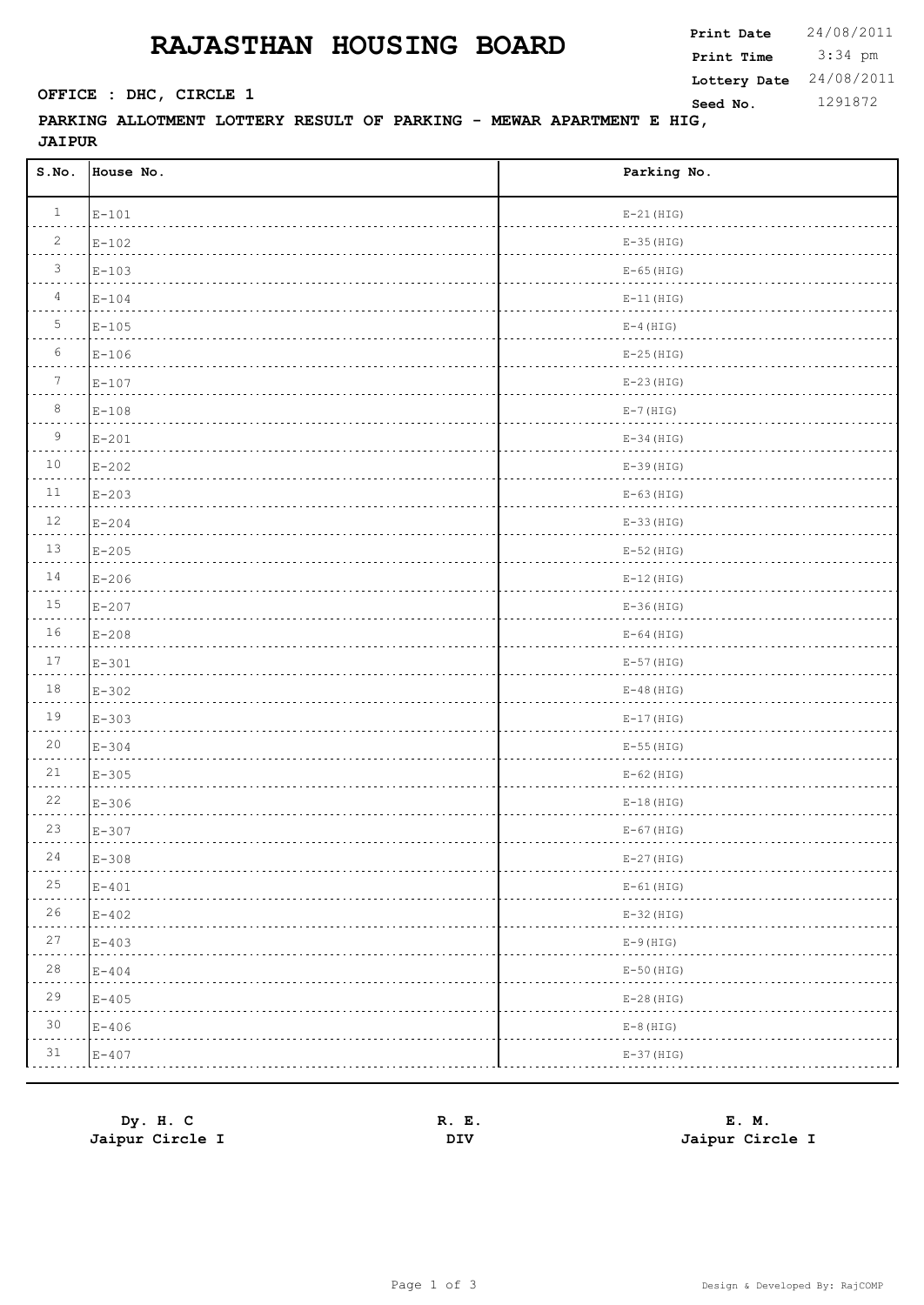## **RAJASTHAN HOUSING BOARD**

 3:34 pm **Print Date**  $24/08/2011$ **Print Time SEPTICE : DHC, CIRCLE 1 Seed No.** 1291872 **Lottery Date** 24/08/2011

## **PARKING ALLOTMENT LOTTERY RESULT OF PARKING - MEWAR APARTMENT E HIG, JAIPUR**

| S.No.   | House No. | Parking No.  |
|---------|-----------|--------------|
| 32      | $E-408$   | $E-1$ (HIG)  |
| 33      | $E-501$   | $E-69$ (HIG) |
| 34      | $E - 502$ | $E-42$ (HIG) |
| 35      | $E-503$   | $E-29$ (HIG) |
| 36      | $E - 504$ | $E-51$ (HIG) |
| 37      | $E - 505$ | $E-70$ (HIG) |
| 38      | $E-506$   | $E-2$ (HIG)  |
| 39      | $E - 507$ | $E-49$ (HIG) |
| 40      | $E - 508$ | $E-15$ (HIG) |
| 41      | $E - 601$ | $E-58$ (HIG) |
| 42      | $E - 602$ | $E-41$ (HIG) |
| 43      | $E - 603$ | $E-24$ (HIG) |
| 44      | $E-604$   | $E-10$ (HIG) |
| 45      | $E - 605$ | $E-45$ (HIG) |
| 46      | $E-606$   | $E-30$ (HIG) |
| 47      | $E - 607$ | $E-6$ (HIG)  |
| 48      | $E-608$   | $E-47$ (HIG) |
| 49      | $E-701$   | $E-20$ (HIG) |
| 50      | $E-702$   | $E-71$ (HIG) |
| 51      | $E - 703$ | $E-13$ (HIG) |
| 52      | $E-704$   | $E-59$ (HIG) |
| 53      | $E-705$   | $E-16$ (HIG) |
| 54      | $E-706$   | $E-72$ (HIG) |
| 55<br>. | $E-707$   | $E-22$ (HIG) |
| 56<br>. | $E-708$   | $E-19$ (HIG) |
| 57      | $E-801$   | $E-53$ (HIG) |
| 58      | $E-802$   | $E-31$ (HIG) |
| 59      | $E - 803$ | $E-26$ (HIG) |
| 60      | $E - 804$ | $E-3$ (HIG)  |
| 61      | $E - 805$ | $E-38$ (HIG) |
| 62      | $E - 806$ | $E-40$ (HIG) |

| Dy. H. C        | Е.<br>к. | М.<br>Е.        |
|-----------------|----------|-----------------|
| Jaipur Circle I | DIV      | Jaipur Circle I |